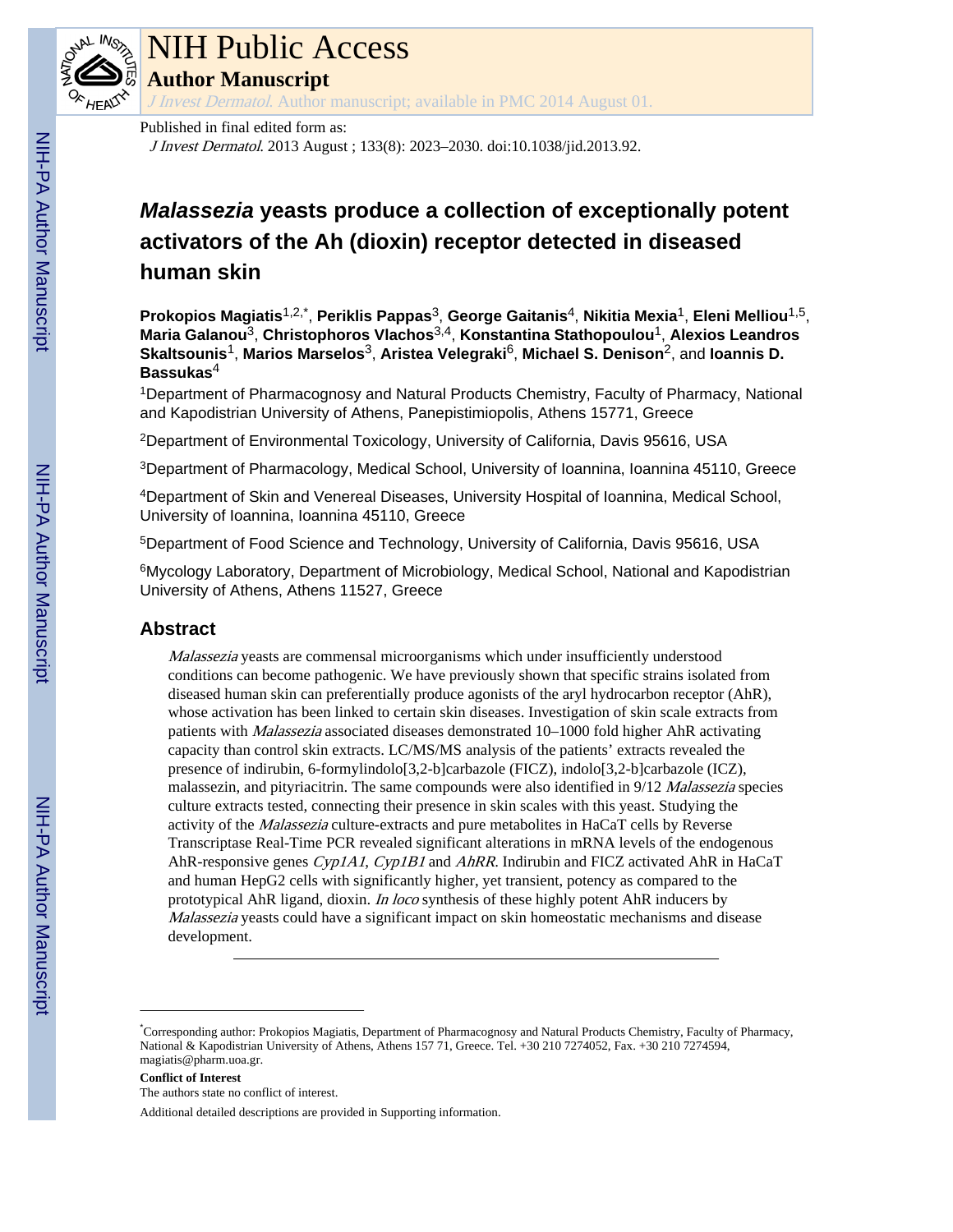#### **Introduction**

Healthy human skin harbors a significant amount of commensal yeasts belonging to the genus Malassezia that can become pathogenic under currently inadequately understood conditions (Gaitanis et al, 2012; Ashbee 2007). These yeasts are implicated in the pathogenesis of skin diseases with diverse clinical presentation. Malassezia yeasts can cause pityriasis versicolor (PV), a minimally inflammatory condition despite a concomitant heavy fungal load, which however modifies the function of melanocytes, as evidenced by the formation of hyper- or hypopigmented plaques (Thoma et al, 2005). On the other hand, Malassezia yeasts are also implicated in exacerbations of certain inflammatory dermatoses, such asatopic dermatitis (AD) and seborrheic dermatitis (SD) (Gupta et al, 2004). All the aforementioned skin conditions are common and may have a significant impact on the quality of life of afflicted individuals (Sugita et al, 2010). Currently, the genus *Malassezia* comprises 14 species (Gaitanis et al, 2012). The most prevalent species in humans are M. globosa, M. restricta, M. sympodialis and M. furfur, with the first two species present on the skin of almost all individuals (Tajima et al, 2008). A major challenge in our effort to comprehend the role of Malassezia yeasts inskin diseases is to delineate pathogenic species or strains and to attribute virulence factors. During the last decade an array of indolic substances synthesized in vitro by  $M$ . furfur has been identified. These substances have been associated with the pathogenic potential of this species (Mayser  $\&$  Gaitainis 2010). We have previously observed that M. furfur strains isolated from SD lesions (and from PV; unpublished observation) synthesize substances as are malassezin, indole[3,2-b]carbazole (ICZ) and pityriacitrin in significantly higher quantities in vitro compared to healthy skin isolates (Gaitanis et al, 2008). Malassezin has been shown to induce apoptosis in human melanocytes through Arylhydrocarbon Receptor (AhR) activation, while ICZ is a known potent ligand of this receptor. Furthermore, the existence of malassezin on human skin could be a chemical marker of the presence of M. furtur as the former has been described to be produced only by this species. To date the production of these bioactive indoles had been shown only in vitro and only for M. furfur species thus causing reservation in respect to their clinical relevance.

AhR is an orphan, ligand-dependent nuclear receptor with multifaceted biological functions. It has been shown to participate in the maintenance of skin homeostasis (Bock & Kohle 2009), the enhancement of wound healing (Barouti et al, 2009) and the partial mediation of ultraviolet radiation damage through the photochemical intracellular production of the potent AhR ligand, 6-formylindolo[3,2-b]carbazole (FICZ) (Fritsche et al, 2007). Regarding skin pathophysiology, it is well known that TCDD causes its detrimental effects through persistent activation of this receptor and the downstream signaling pathway. The appearance of chloracne, a characteristic acne-like eruption, is one of the heralding signs of TCDD intoxicationin humans (Panteleyev & Bickers 2006; Sorg et al, 2009). Furthermore, activation of the AhR plays an important role in mediating the biological/toxicological effects of a variety of environmental xenobiotics, including the Malassezia produced indirubin and ICZ, on the immune system (Esser et al, 2009; Vlachos et al, 2012).

After documenting the preferential production of the AhR ligands ICZ and malassezin in M. furfur SD isolates we decided to validate their in vivo existence in Malassezia associated skin diseases (SD and PV) as compared to appropriate control samples. This was carried out by employing the very sensitive CALUX bioassay (Denison et al, 2004) that measures the ability and relative potency of a chemical or extract to activate the AhR and AhR-dependent gene expression. The extracts from diseased skin scales revealed significantly higher AhR activation potential in the CALUX bioassay as compared to controls. In parallel and in order to expand the biological significance of AhR ligands synthesis by *Malassezia* yeasts we: 1)analyzed Malassezia-culture and skin scales extracts for the existence of additional indolic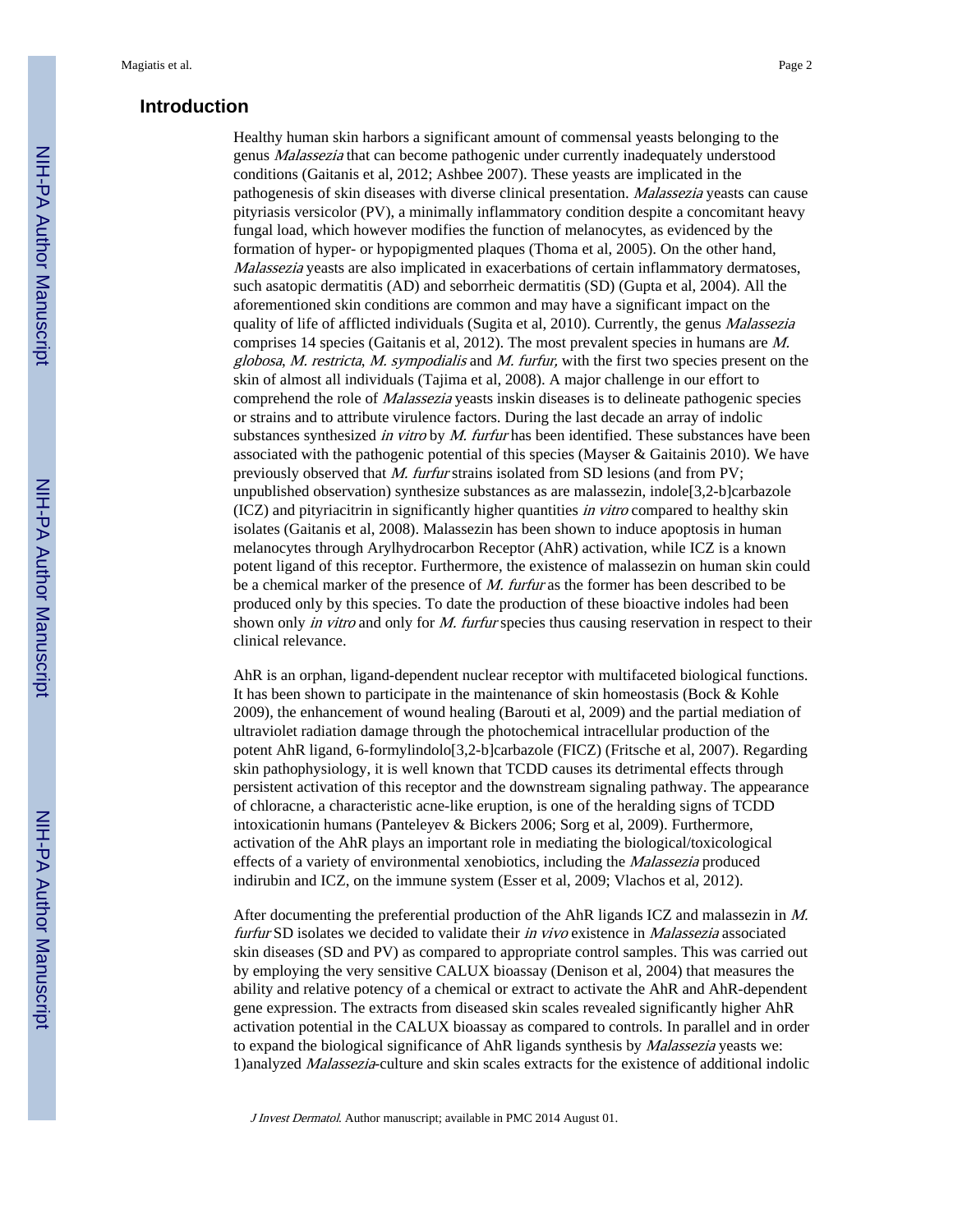AhR activators; 2)screened *Malassezia* species for the production of AhR ligands in order to establish the wider significance of this biochemical trait in this genus; 3)assessed the effect of Malassezia culture-extracts and indolic ingredients on HaCaT keratinocytes.

#### **Results**

#### **AhR activation by human skin scale extracts**

Organic solvent skin scale extracts were prepared from 10 patients with SD ( $N=6$ ) or PV (N=4) and 6 healthy volunteers and evaluated for their ability to activate AhR-dependent gene expression in recombinant human hepatoma (HG2L7.5c1) cells containing a stably transfected AhR-responsive luciferase reporter gene. The extracts originating from the patients' lesional skin scales were between 10–1000 times more potent in stimulating AhRdependent luciferase activity than those from control healthy facial skin samples (N=3) or skin samples from anatomic areas that are not expected under physiological conditions to be colonized by Malassezia yeasts (N=3)(Table 1).

#### **Identification, isolation and quantitation of indolic compounds from** *Malassezia furfur* **culture extracts**

Using our previously described methodology (Gaitanis et al, 2008) we reevaluated the M. furfur culture extracts that had been included in the previous study. By chromatographic separations we isolated and identified by NMR and mass spectroscopy three additional indolic compounds known to be potent AhR activators, namely indirubin, FICZ and tryptanthrin. The quantitation of the more prevalent indolic AhR ligands in culture extracts of M. furfur strains was performed by HPLC/UV or LC/MS/MS using as analytical standards pure synthetic substances (Fig. S1). In order to rule out the likelihood of the photochemical production of these indoles all cultures were performed in the dark. As a negative control, extracts from agar slants without Malassezia inoculum were included. Comparison of M furfur strains isolated from healthy skin with SD isolates showed that the latter had elevated levels of FICZ ( $p=0.001$ ), indirubin ( $p=0.001$ ), and tryptanthrin ( $p=0.005$ ) and pityriacitrin ( $p=0.001$ ) (Table 2), in addition to the previously documented elevated levels of ICZ ( $p<0.001$ ) and malassezin ( $p=0.001$ ) (Gaitanis et al, 2008).

#### **Identification and quantitation of selected indolic products in cultures of different** *Malassezia* **species**

To expand the significance of indole synthesis by Malassezia species we screened Type strains of species that are mainly isolated from human skin. At least one of these AhR ligands was detected in 9/12 Malassezia species strains studied (Table 3). Overall, the M. furtur pathogenic strains were the most efficient producers of these indoles (Tables 2,3). However, with the exception of *M.sympodialis* and *M.restricta*, all other isolates from humans (M.furfur, M.obtusa, M.globosa, M.slooffiae, M.japonica, M.yamatoensis) in addition to the animal isolates *M.pachydermatis* and *M.nana*, also synthesize at least some AhR ligands.

#### **Identification of indolic** *Malassezia* **metabolites in human skin scale samples**

The identification of indirubin and FICZ, along with the previously known *Malassezia* metabolites malassezin, pityriacitrin and ICZ, in EtOAc extracts of human skin scales was performed by LC/MS/MS. FICZ and ICZ were identified in 2 out of 7 patients' samples, pityriacitrin in 3 out of 10, malassezin in 4 out of 10, while indirubin was found in 5 out of 10. The concentration of the identified metabolites ranged between 0.2 to 260 pmol/mg of lesional skin scales extract (Table 1). None of these compounds was found in the control skin samples.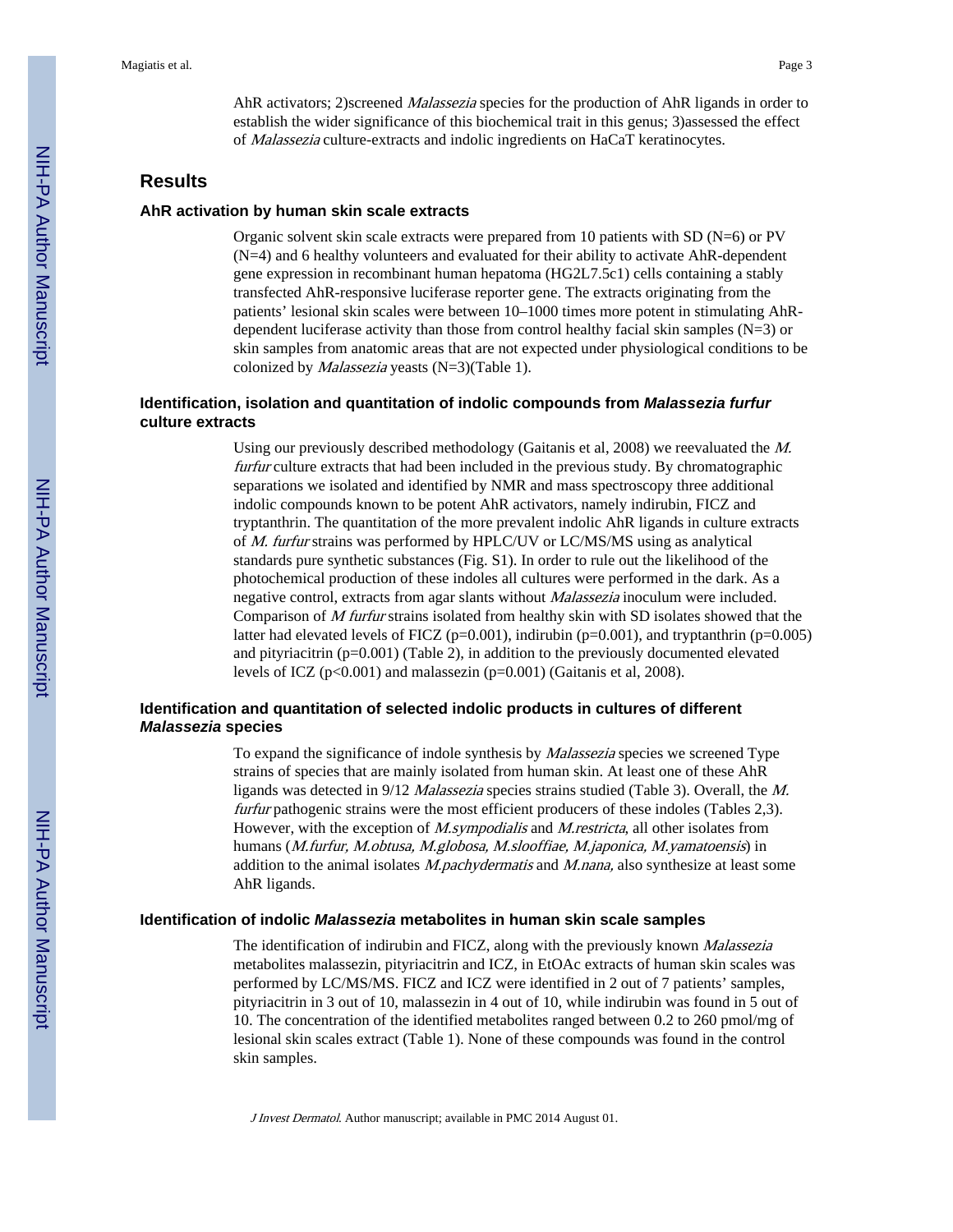#### **Relative AhR activation potency of chemically pure indolic** *Malassezia* **metabolites**

Using the human hepatoma CALUX cell bioassay, the Malassezia metabolites were evaluated for their ability to stimulate AhR-dependent reporter gene expression at 6 hours of incubation. All tested compounds were potent AhR activators, with ICZ and FICZ equipotent to the prototypical AhR agonist TCDD; malassezin and tryptanthrin were 20- and 200-fold less potent than TCDD, respectively. Interestingly, indirubin was 20-fold more potent than TCDD as an activator of the AhR in the human cell line (compare  $EC_{50}$ s of 26 pM to 523 pM, respectively)(EC50s: FICZ at 348 pM, ICZ at 600 pM, malassezin at 11 nM and tryptanthrin at 107 nM) (Fig. 1).

#### **Activation of AhR pathway by** *M. furfur* **culture extracts in HaCaT cells**

The significant variability of *Malassezia* culture extracts in their overall composition in indolic compounds with AhR activity complicates comparison of their relative potency. For this reason, in order to compare culture extracts of different  $M$ . furfur strains, we normalized extract dilutions for testing to 100nM ICZ. This was selected because besides being identified in all tested strains it is one of the most active AhR-inducers. However, since ICZ was only found in *M. furfur* strains, comparisons are restricted to *M. furfur* lesional skin isolates. Alterations in the expression of the AhR related genes (Cyp1a1, Cyp1b1, AhRR,  $A/dh3aI$ ) as well as AhR-responsive Phase II genes (*Gstp1, Gstt1*) (Yu et al, 2009) by these indoles was assessed by Reverse Transcriptase Real-Time PCR. The extracts tested did not produce any obvious signs of toxicity in HaCaT cells when used at the equivalent of 100 nM ICZ (Fig. S2). Extracts at this ICZ equivalent concentration significantly induced expression of two prototypical markers of the AhR signaling pathway, namely Cyp1a1 and Cyp1b1, with the level of CYP1A1 mRNA approximately 7-fold greater than that of CYP1B1 (Fig. 2a,b). With the exception of WCH106, these extracts significantly down-regulated the level of AhRR mRNA (Fig. 2c) and both GSTP1 and GSTT1 mRNAs (p<0.05 compared to control) (Fig. S3).

#### **Differential potency of** *Malassezia* **produced indoles to induce AhR pathway in HaCaT cells**

A concentration-response protocol was applied to expose HaCaT cells to different concentrations of ICZ, malassezin, indirubin, FICZ and tryptanthrin. A clear concentrationdependent increase in mRNA levels of the AhR related genes Cyp1A1 and Cyp1b1 was observed in addition to Aldh3a1 (Fig. 3 and Fig. S4). FICZ, ICZ and indirubin proved to be more potent AhR agonists than malassezin and tryptanthrin (Fig. 3 and Fig. S4). This was also applicable for ALDH3A1 mRNA. Interestingly, Cyp1a1 induction by FICZ, ICZ and indirubin was higher at 24h as compared to 3 and 6h, a situation that is typically reversed for these compounds given that they are readily metabolized in intact cells (Fig. S5).

#### **Discussion**

The data presented herein demonstrate the identification of an array of indolic metabolites possessing potent AhR activity in skin scales of patients with SD and PV and attribute their origin to the skin commensal and pathogen Malassezia. In addition to the previously found ICZ and malassezin, three more compounds, indirubin, FICZ and tryptanthrin were identified as Malassezia metabolites. Up to now only tryptanthrin has been shown to be produced by the yeast species Yarrowia (Candida) lipolytica (Shrenk et al, 1997) and Candida glabrata (Mayser et al, 2007). Both FICZ (Wincent et al, 2009; 2012) and indirubin (Prochazkova et al, 2011) are proposed as endogenous AhR ligands and have multiple biological functions. Indirubin inhibits CDKs as well as the GSK-3 (Hoessel et al, 1999) and can modulate key cellular signaling pathways like Wnt and NF-kB (Tian et al, 1999). Also bacteria can cause the purple urine syndrome through the synthesis of indirubin (Kang et al, 2011). FICZ has drawn attention as it has been implicated in the mediation of UV damage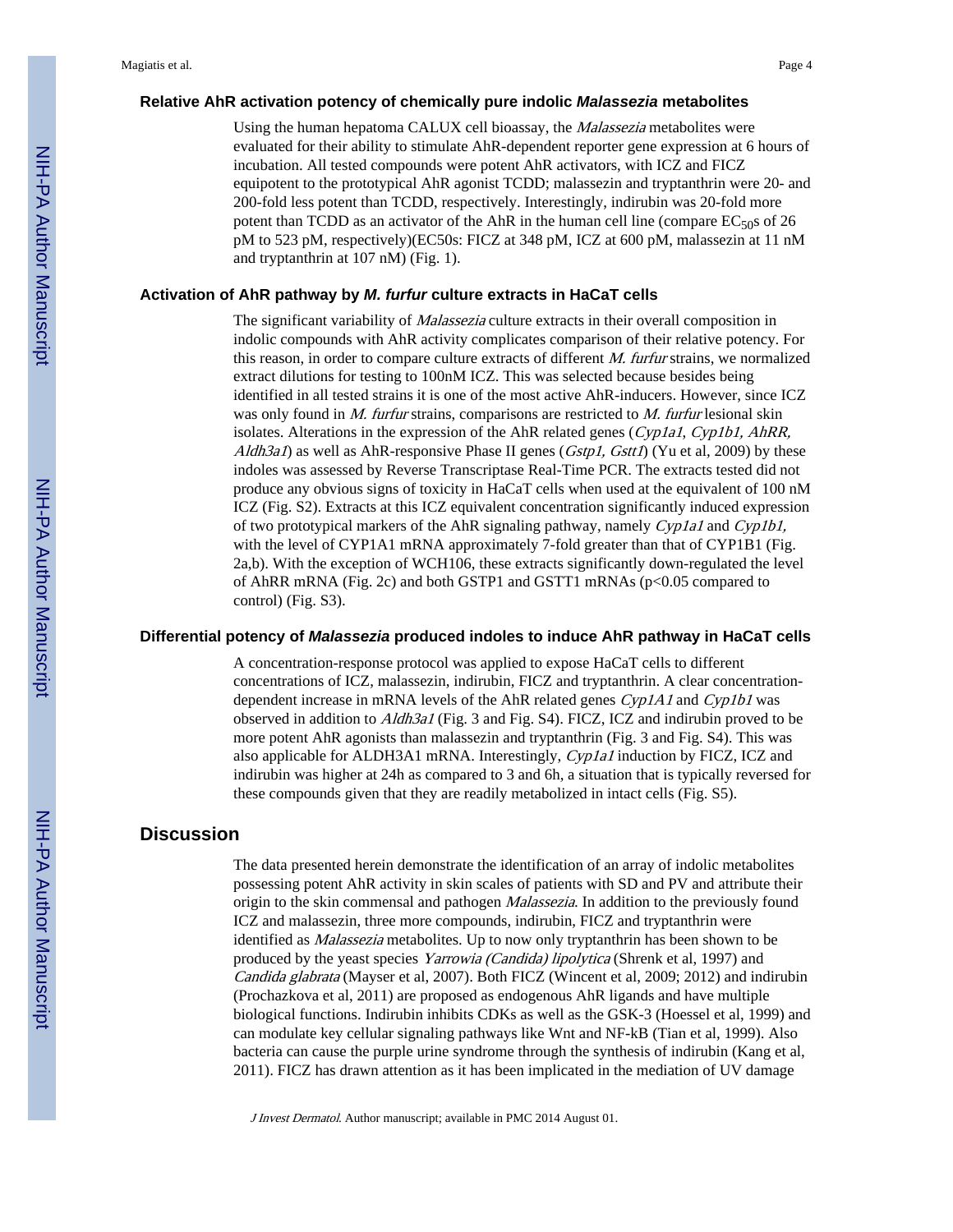Magiatis et al. Page 5

through AhR activation (Fritche et al, 2007). However both could also cause indirect skin damage by the local leak of free radicals after AhR induced hyperactivation of CYP enzymes (Park et al, 1996). Presently, the identification of malassezin and pityriacitrin exclusively in lesional skin scale extracts points to *Malassezia* as the source of origin. Malassezin is uniquely produced by *Malassezia* species, and can be considered as a chemical marker of this genus. In humans, pityriacitrin has been shown to be produced also by Candida glabrata (Mayser et al, 2007), the colon yeast equivalent of Malassezia. Crosscontamination only of the SD and PV samples with pityriacitrin originating from *Candida* strains residing in the colon is highly improbable and thus isolation or this indole from skin scales, further corroborates towards its *Malassezia* origin.

Regarding the clinical significance of AhR ligand production by *Malassezia* yeasts we have two important complementary findings: 1)These ligands are produced in vitro by the majority of *Malassezia* species and in particular by the ubiquitous  $M$ . globosa (Tajima et al, 2008) and 2)their presence was confirmed on the skin scales of PV and SD by both analytical and biological assays. The quantitative differences in the identified indoles from the skin scales could represent variations in the activity of the yet unknown biosynthetic pathway or in loco modification by environmental factors as is the skin pH and/or solar radiation (Fritsche et al, 2007). Thus ICZ has been proposed to be easily produced through transformation of malassezin (Wille et al, 2001), yet in our samples we could find either one, or both of these two substances. We cannot attribute the production of the AhR ligands in the skin scales solely to  $M$ . furtur as it was isolated only in 2 of our present SD patients (data not shown). Probably, as shown from our results, additional Malassezia species, as is M. globosa (Tajima et al, 2008), participate in the *in vivo* production of these ligands in SD and PV skin. For *M. furfur* the ability to produce or not these ligands in vitro is a stable biological trait, as we found out by repeated sub-cultures of our clinical strains and is exemplary highlighted by the reference strain M. furtur CBS 6094. The latter is a healthy skin isolate and the inability to assimilate L-tryptophan for indole production was noted in 2 independent studies with at least 4 years difference (Mayser et al, 2004; Gaitanis et al, 2008).

The biological effects of the *Malassezia*-associated ligands found in skin scale extracts were evaluated in the human hepatoma cell line (CALUX assay) and correlated well with the respective indole quantification. The potency order of the pure indoles and TCDD when incubated for 6 h was measured as follows: indirubin>FICZ>TCDD>ICZ>malassezin> tryptanthrin. Regarding skin scale extracts, the lowest EC50s for gene induction were recorded for those containing the highest concentrations of indirubin with or without FICZ. For example, in samples SD1 and SD2 where only indirubin was found, the AhR activity could satisfactorily be explained by the levels of indirubin. In the case of SD2 the concentration of indirubin corresponding to the EC50 of the extract is  $1.2 \times 10^{-11}$ M which is very close to the EC<sub>50</sub> of pure indirubin (2.6×10<sup>-11</sup>M). Overall the EC<sub>50</sub> for gene induction from the lesional skin extracts was significantly lower than that measured for the control skin extracts. The observed notable activation of the AhR from some healthy skin extracts, without identification of *Malassezia* indoles in the chemical analysis, could be attributed to environmental pollutants or inherent chemical factors with AhR activity found in human skin.

The clinical significance of the *Malassezia* produced indoles was further confirmed in the immortalized epidermal cell HaCaT by examining the AhR inducing ability either of the pure indoles or the *M. furfur* culture extracts. The tested AhR agonists showed clear ligand, time and dose-dependent effects on CYP1A1, CYP1B1 and ALDH3A1 mRNA expression (Fig. 3 and Fig. S4). FICZ in addition to ICZ and indirubin were found to be the most potent AhR agonists as suggested from previous reports (Flaveny et al, 2009; Wincent et al, 2009).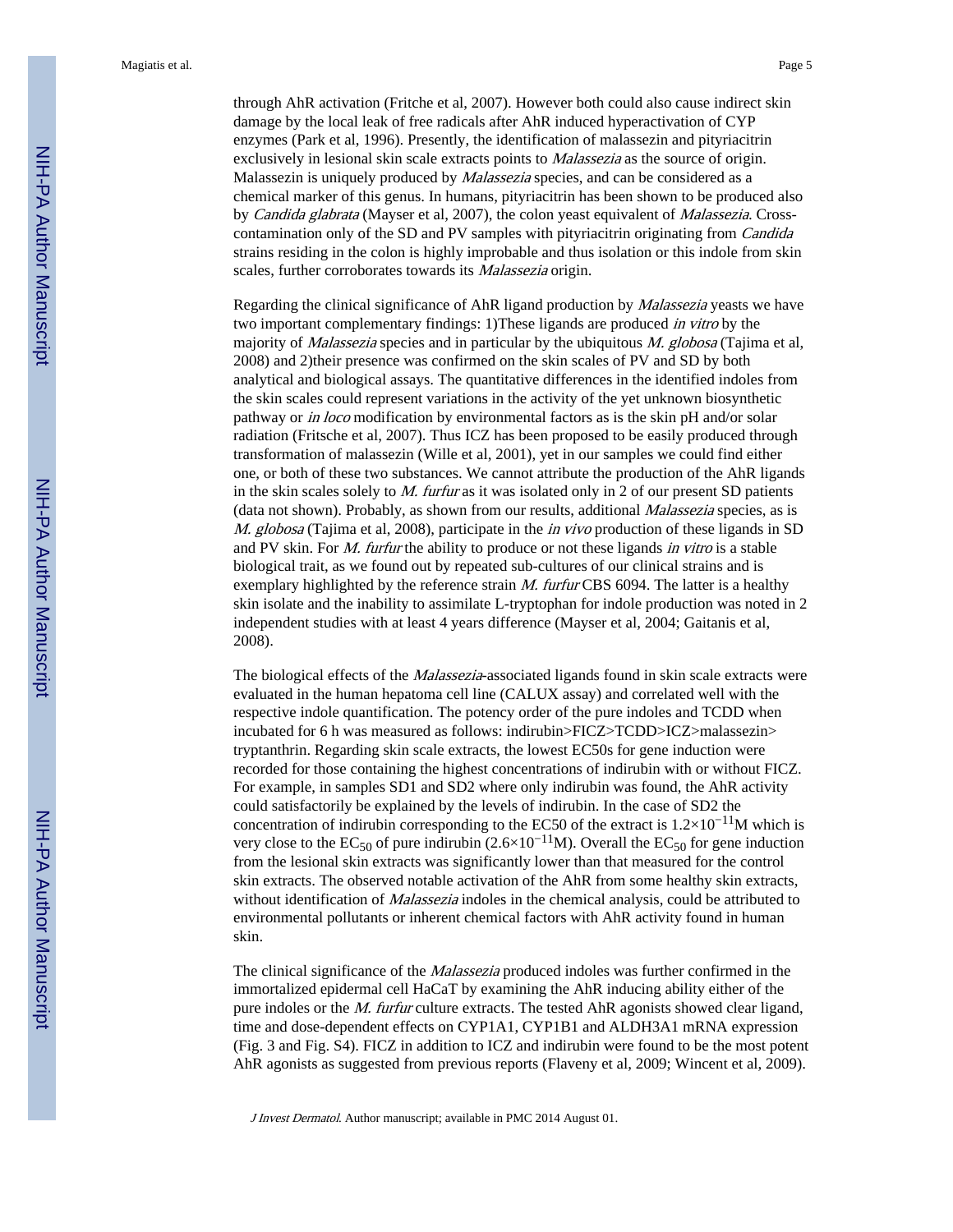The culture extracts induced statistically significant alterations in AhRR, CYP1A1, CYP1B1 and ALDH3A1, but also in GSTT1 and GSTP1 mRNA expression (Fig. 2, Fig. S3). Interestingly, AhRR and GSTs mRNA expression was decreased by the extracts while Aldh3a1 showed variable expression. AhRR down-regulation points towards the existence of additional bioactive substances while down regulation of Gstp could be attributed to tryptanthrin (Yu et al, 2009).

Our findings do not demonstrate any causal associations, yet this the next step, as the existence of potent AhR ligands should be complemented in future research with the assessment of the in vivo AhR activation level in the epidermis of Malassezia-associated skin diseases, as is SD and PV. Indeed, in an experimental model in mice, constitutively activated AhR resulted in inflammatory skin lesions (Tauchi et al., 2005). In PV and SD, these lipophilic ligands could cross the defective epidermis, reach the granular and spinous layers, and activate the AhR (Swanson HI, 2004) and cause the respective downstream effects. The corresponding, AhR mediated local metabolic and immune aberrations have been proposed as the pathophysiological background of the suggested *Malassezia* indoles and basal cell carcinoma association (Gaitanis et al, 2011). It is noteworthy that ICZ, like TCDD, has been considered as a tumor promoter (Herrmann et al, 2002). Another interesting issue that rises from our findings is the impact these indoles could have on the local induction of P450 enzymes that metabolize antifungal azoles. Although the main azole metabolizing enzyme CYP3A4 is not directly controlled by AhR (Swanson HI, 2004) there is increasing evidence that there is a cross-talk between AhR, PXR and CYP3A4 (Gerbal-Chaloin et al, 2006) that could affect the skin metabolism of the commonly used antifungal azoles. Currently, AhR is also under intense investigation as it can modulate the function of T-regs and Th17 lymphocytes (Quintana et al, 2008) as well as dendritic cells (Vlachos et at, 2012; Voorhis et al, 2012) in a ligand dependent manner. Morevorer, the Malassezia produced indirubin and ICZ have been recently shown to inhibit Toll-like receptor induced maturation of dendritic cells, a finding that coincides with the need of a skin commensal to ameliorate local immune reactions in its niche (Vlachos et al, 2012).

In conclusion, this article describes the synthesis of bioactive indoles by the majority of the currently accepted Malassezia species and the preferential production of all the most active known natural indolic AhR ligands in culture extracts of *M. furfur* pathogenic strains. These findings coupled by the presence of the AhR ligands in skin scales of Malassezia-associated diseased skin corroborates indole production as a virulence factor in this yeast. Although the role of *Malassezia* yeasts in human skin is commonly neglected or underestimated, based on the observed strong activation of AhR in HaCaT cells by Malassezia extracts -and the pure indolic constituents- we can propose that the presence on the human skin of a microorganism able to continually synthesize highly potent AhR ligands plays a crucial role in skin homeostasis and in the development of skin diseases, like SD and PV.

#### **Materials & Methods**

#### **Skin sample collection and extraction**

Skin scales (50–100 mg) from ten patients (6 SD and 4 PV) were collected and stored at −80°C until extraction. For control samples, scraping of healthy facial skin (N=3) and normally thicker skin from the elbows, palms and soles (N=3) was performed. All patients gave a written informed consent. All samples were extracted with EtOAc (10 mL) under sonication (30 min). The resulting solution was filtrated and evaporated under reduced pressure. The residue was dissolved in DMSO to give a stock solution (100 mg/mL skin extract). Subsequently, a series of diluted solutions to  $1 \mu g/mL$  were prepared for the AhR test.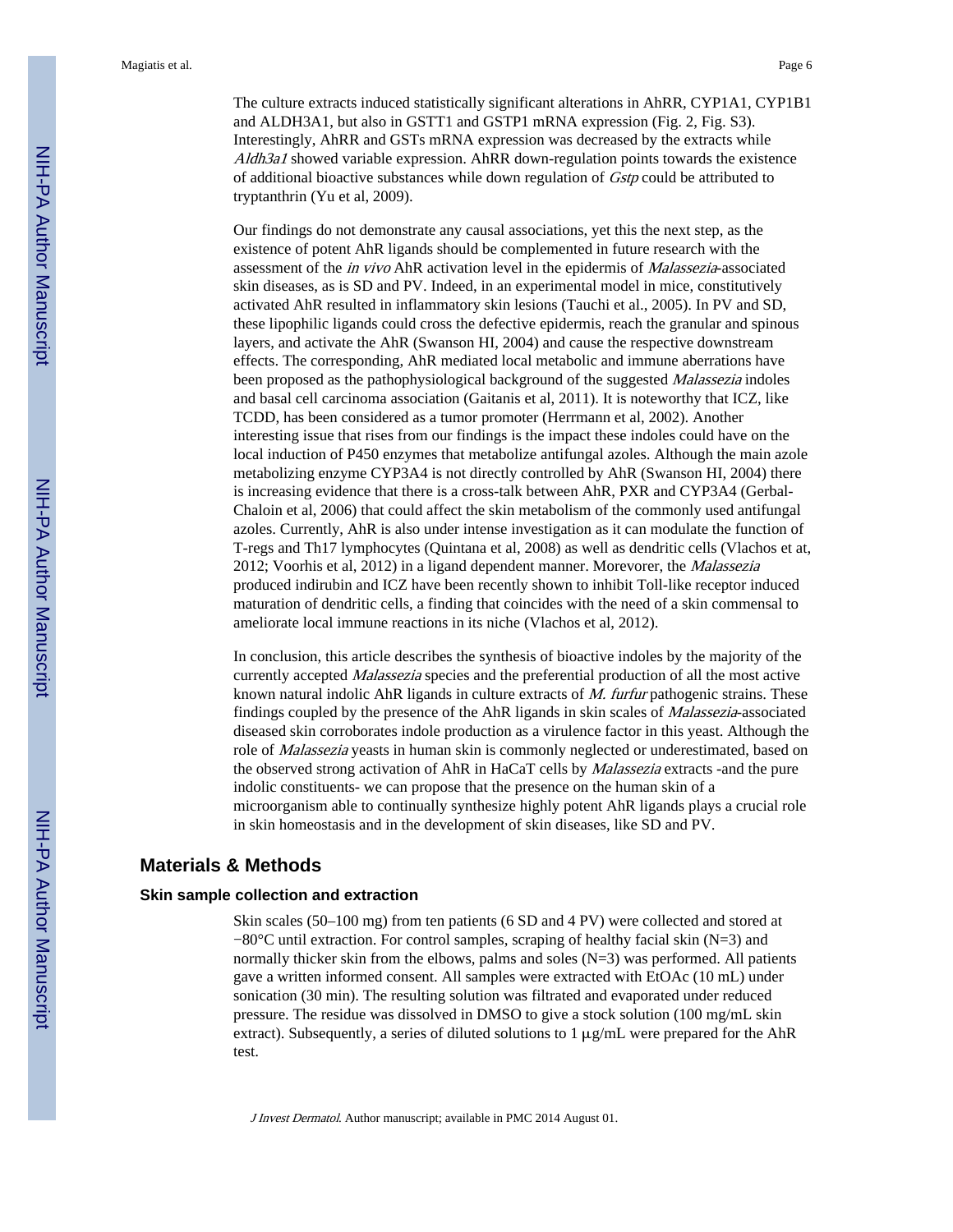#### *Malassezia* **growth conditions**

Type strains of 12 Malassezia species and clinical strains of M. furfur were grown in Ltryptophan agar as previously (Gaitanis et al, 2008).

#### **Chemical synthesis**

Malassezin, FICZ, ICZ, indirubin and tryptanthrin were synthesized following literature methods described in supporting information.

#### **Extraction and isolation of** *Malassezia* **metabolites from** *M. furfur* **cultures**

Indirubin, FICZ and tryptanthrin were isolated from the M. furfur Bul22 strain employing column chromatography with Sephadex LH-20 and preparative HPLC (column: Nucleosil 100-7, RP-18, 7 μm,  $250 \times 21$  mm) with a gradient system from 100% H<sub>2</sub>O to 100% acetonitrile in 180 min, with flow 5 mL/min.

#### **Extraction and HPLC screening**

The tested Malassezia strains (Tables 2,3) were grown, extracted and submitted to analytical HPLC as previously (Gaitanis et al, 2008). The newly identified substances were detected with UV as follows: indirubin at 540 nm, ICZ and malassezin at 331 nm, FICZ at 454 nm and tryptanthrin and pityriacitrin at 390 nm.

#### **LCMS analysis**

The LC/MS/MS analysis was performed using an Agilent 6460 QQQ operating on ESI mode. A portion of the stock solution  $(1 \mu L)$  was submitted to LCMS (RP Poroshell 120, 150×2.1 mm) using a gradient system from 95% H<sub>2</sub>O/5% Acetonitrile to 100% acetonitrile in 10 min, with flow 0.3 mL/min (Fig. S1).

#### **HG2L7.5c1 CALUX cell bioassay**

HG2L7.5c1 cells were trypsinized and resuspended in 20 mL  $\alpha$ -MEM. An aliquot (100  $\mu$ L) of the suspension was added into 96-well tissue culture plates and incubated for 24h. Subsequently they were incubated with controls and test compounds for 6h or 24h at 37°C. Luciferase activity was measured as previously (Baston and Denison 2010).

#### **HaCaT cell analysis**

HaCaT cells were grown in DMEM supplemented with 10% FBS, L-glutamine and streptomycin/penicillin. The extracts from the clinical *M. furfur* strains GS19A, Bul22, Bul412 and WCH106 were normalized at 100 nM ICZ. HaCaT cells were grown to nearly confluence and treated with the respective extract for 24h. The AhR ligands were also tested for dose and time response effects on HaCaT cells accordingly. Total RNA was isolated employing the Nucleospin kit (Macherey-Nagel, Germany).

#### **qRT-PCR**

mRNA of the AhR, AhR repressor (AhRR) genes and AhR regulated genes (CYP1A1, CYP1B1, ALDH3A1, GSTT1 and GSTP1) was measured with a CFX-96-quantitative RT-PCR system (BioRad Lab) with Taqman® Universal PCR master mix (4304437, AB, NJ, USA) using inventoried 20x assay mixes of the respective primer/probe sets as detailed, also for qRT-PCR conditions in Supporting material. Relative quantification was performed using the  $\Delta$ Ct method which results in ratios between the target genes and the house keeping reference gene  $β$ -actin (4352935E, AB, NJ, USA).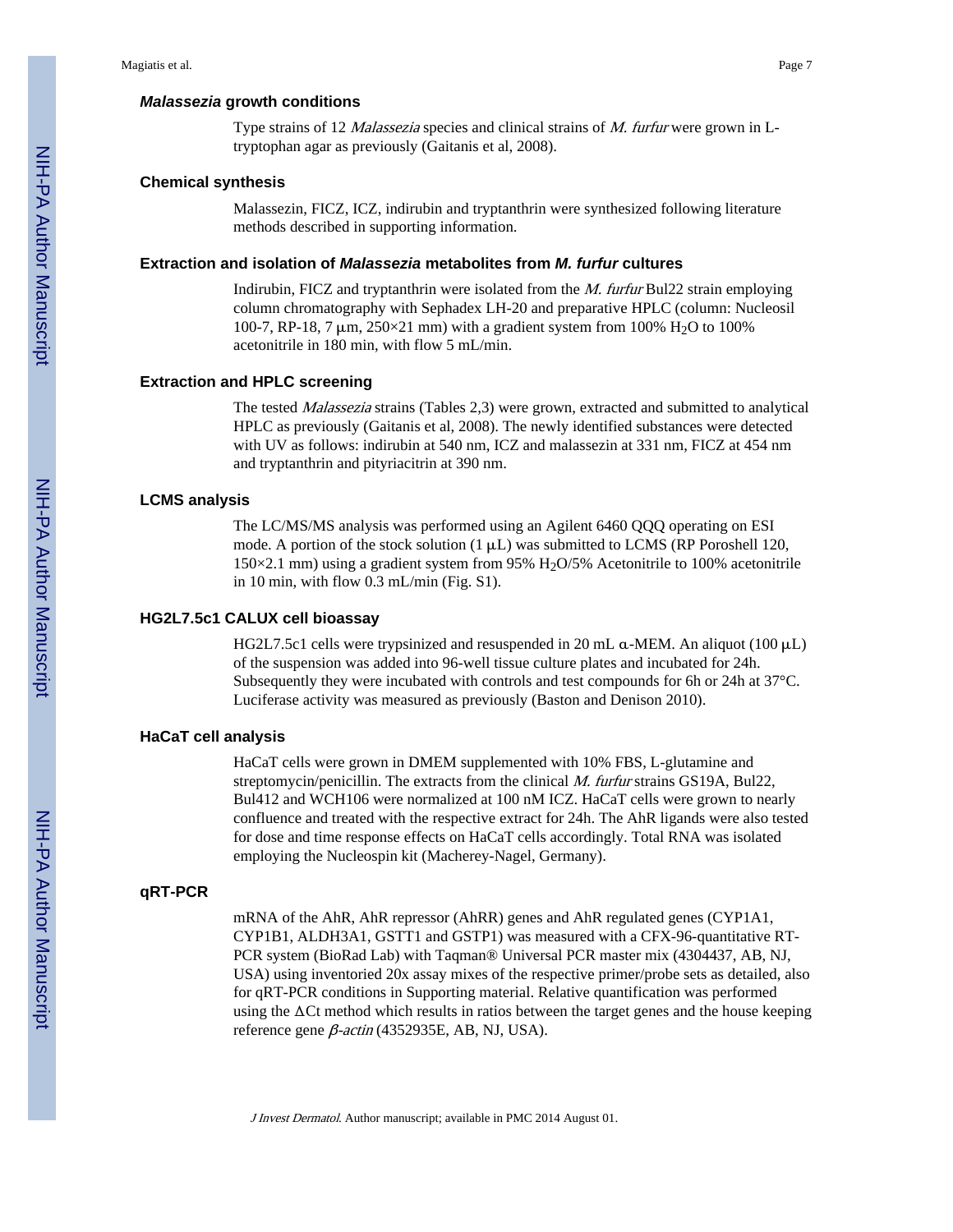#### **Statistical analysis**

For statistical analysis Mann-Whitney U-test and Student's t-test were employed using SPSS17 (Chicago, Ill) for analysis. Two-sided p<0.05 values were considered significant.

#### **Supplementary Material**

Refer to Web version on PubMed Central for supplementary material.

#### **Acknowledgments**

We thank Prof. Alyson Mitchell and Prof. Susan Ebeler for providing Eleni Melliou the opportunity to run the LCMS experiments in the Food safety Laboratory at UC Davis. We also thank Stravroula Kritikou for expert technical assistance in *Malassezia* cultures, Guochun He for assistance in CALUX assays, Nikos Lemonakis and Evagelos Gikas for their help in some LCMS experiments. This work was supported in part by the General Secretariat of Research and Technology of Greece (Program PENED), the National and Kapodistrian University of Athens (Program Kapodistrias) and the National Institutes of Environmental Health Sciences (ES007685 and ES04699).

#### **Abbreviations**

| AD           | atopic dermatitis                             |
|--------------|-----------------------------------------------|
| AhR          | Aryl hydrocarbon receptor                     |
| <b>AHRR</b>  | AhR repressor                                 |
| <b>CALUX</b> | Chemical Activated Luciferase gene eXpression |
| <b>FICZ</b>  | $formyl-indolo[3,2-b]carbazole$               |
| ICZ          | $indolo[3,2-b]carbazole$                      |
| <b>MS</b>    | Mass Spectroscopy                             |
| <b>NMR</b>   | Nuclear Magnetic Resonance                    |
| <b>PV</b>    | pityriasis versicolor                         |
| <b>SD</b>    | Seborrheic Dermatitis                         |
| <b>TCDD</b>  | 2,3,7,8-tetrachlorodibenzo-p-dioxin (dioxin)  |

#### **References**

Ashbee HR. Update on the genus Malassezia. Med Mycol. 2007; 45:287–303. [PubMed: 17510854]

Barouti N, Fontao L, Pardo B, et al. AhR pathway as a novel pharmacological target for wound healing. J Invest Dermatol. 2009; 129:S80. (Abstr.).

- Baston DS, Denison MS. Considerations for potency equivalent calculations in the Ah receptor-based CALUX bioassay: normalization of superinduction results for improved sample potency estimation. Talanta. 2010; 83:1415–1421. [PubMed: 21238730]
- Bock KW, Kohle C. The mammalian aryl hydrocarbon (Ah) receptor: from mediator of dioxin toxicity toward physiological functions in skin and liver. Biol Chem. 2009; 390:1225–1235. [PubMed: 19747074]
- Denison MS, Zhao B, Baston DS, et al. Recombinant cell bioassay systems for the detection and relative quantitation of halogenated dioxins and related chemicals. Talanta. 2004; 63:1123–1133. [PubMed: 18969542]
- Esser C, Rannug A, Stockinger B. The aryl hydrocarbon receptor in immunity. Trends Immunol. 2009; 30:447–454. [PubMed: 19699679]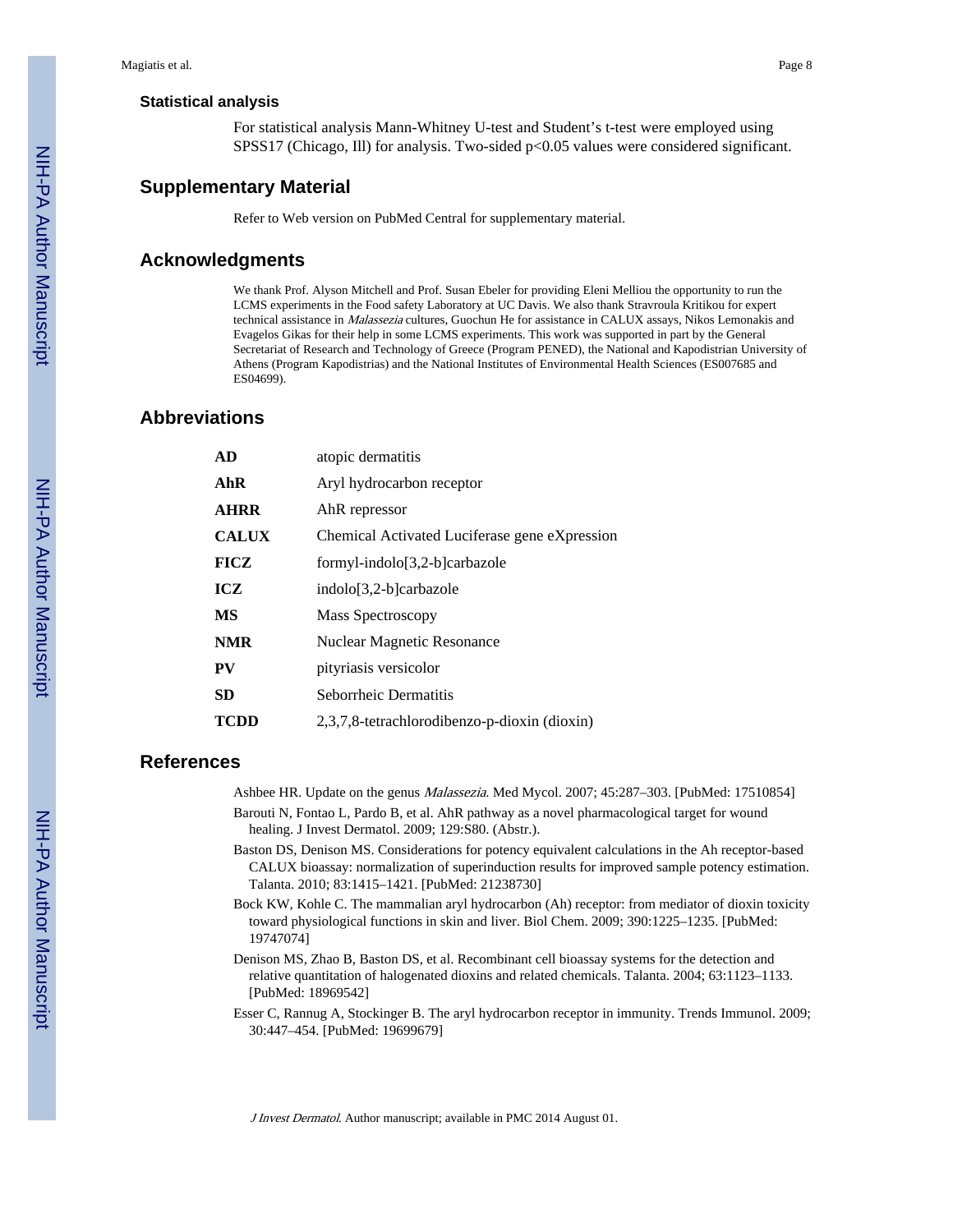- Flaveny CA, Murray IA, Chiaro CR, et al. Ligand selectivity and gene regulation by the human aryl hydrocarbon receptor in transgenic mice. Mol Pharmacol. 2009; 75:1412–1420. [PubMed: 19299563]
- Fritsche E, Schäfer C, Calles C, et al. Lightening up the UV response by identification of the arylhydrocarbon receptor as a cytoplasmic target fro ultravioliet B radiation. Proc Nat Acad Sc USA. 2007; 104:8851–8856. [PubMed: 17502624]
- Gaitanis G, Magiatis P, Stathopoulou K, et al. AhR ligands, malassezin, and indolo[3,2-b]carbazole are selectively produced by *Malassezia furfur* strains isolated from seborrheic dermatitis. J Invest Dermatol. 2008; 128:1620–1625. [PubMed: 18219281]
- Gaitanis G, Magiatis P, Hantschke M, et al. The *Malassezia* genus in skin and systemic diseases. Clin Microbiol Rev. 2012; 25:106–141. [PubMed: 22232373]
- Gaitanis G, Velegraki A, Magiatis P, et al. Could *Malassezia* yeasts be implicated in skin carcinogenesis through the production of aryl-hydrocarbon receptor ligands? Med Hypotheses. 2011; 77:47–51. [PubMed: 21444158]
- Gerbal-Chaloin S, Pichard-Garcia L, Fabre JM, et al. Role of CYP3A4 in the regulation of the aryl hydrocarbon receptor by omeprazole sulphide. Cell Signal 2006. 2006; 18:740–750.
- Gupta AK, Batra R, Bluhm R, et al. Skin diseases associated with Malassezia species. J Am Acad Dermatol. 2004; 51:785–798. [PubMed: 15523360]
- Herrmann S, Seidelin M, Bisgaard HC, et al. Indolo[3,2-b]carbazole inhibits gap junctional intercellular communication in rat primary hepatocytes and acts as a potential tumor promoter. Carcinogenesis. 2002; 23:1861–1868. [PubMed: 12419834]
- Hoessel R, Leclerc S, Endicott JA, et al. Indirubin, the active constituent of a Chinese antileukaemia medicine, inhibits cyclin-dependent kinases. Nat Cell Biol. 1999; 1:60–67. [PubMed: 10559866]
- Kang KH, Jeong KH, Baik SK, et al. Purple urine bag syndrome: case report and literature review. Clin Nephrol. 2011; 75:557–559. [PubMed: 21612761]
- Mayser P, Töws A, Krämer HJ, Weiss R. Further characterization of pigment-producing Malassezia strains. Mycoses. 2004; 47:34–39. [PubMed: 14998397]
- Mayser P, Wenzel M, Krämer HJ, et al. Production of indole pigments by Candida glabrata. Med Mycol. 2007; 45:519–524. [PubMed: 17710621]
- Mayser, P.; Gaitanis, G. Physiology and Biochemistry. In: Boekhout, T.; Gueho, E.; Mayser, P.; Velegraki, A., editors. Malassezia and the Skin. Science and Clinical Practice. Springer; Berlin: 2010.
- Panteleyev AA, Bickers DR. Dioxin-induced chloracne-reconstructing the cellular and molecular mechanisms of a classic environmental disease. Exp Dermatol. 2006; 15:705–730. [PubMed: 16881967]
- Park JYK, Shigenaga MK, Ames BN. Induction of cytochrome P4501A1 by 2,3,7,8 tetrachlorodibenzo-p-dioxin or indolo(3,2-b)carbazole is associated with oxidative DNA damage. Proc Natl Acad Sci USA. 1996; 93:2322–2327. [PubMed: 8637871]
- Prochazkova J, Kozubik A, Machala M, et al. Differential effects of indirubin and 2,3,7,8 tetrachlorodibenzo-p-dioxin on the aryl hydrocarbon receptor (AhR) signalling in liver progenitor cells. Toxicology. 2011; 279:146–154. [PubMed: 20951181]
- Quintana FJ, Basso AS, Iglesias AH, et al. Control of T(reg) and T(H)17 cell differentiation by the aryl hydrocarbon receptor. Nature. 2008; 453:65–71. [PubMed: 18362915]
- Schrenk D, Riebniger D, Till M, et al. Typtanthrins: a novel class of agonists of the aryl hydrocarbon receptor. Biochem Pharmacol. 1997; 54:165–171. [PubMed: 9296363]
- Sorg O, Zennegg M, Schmid P, et al. 2,3,7,8-tetrachlorodibenzo-p-dioxin (TCDD) poisoning in Victor Yushchenko: identification and measurement of TCDD metabolites. Lancet. 2009; 374:1179– 1185. [PubMed: 19660807]
- Sugita, T.; Boekhout, T.; Velegraki, A., et al. Epidemiology of *Malassezia*-related skin diseases. In: Boekhout, T.; Gueho, E.; Mayser, P.; Velegraki, A., editors. Malassezia and the skin. Science and clinical practice. Springer; Berlin: 2010. p. 65-120.
- Swanson HI. Cytochrome P450 expression in human keratinocytes: an aryl hydrocarbon receptor perspective. Chem Biol Interact. 2004; 149:69–79. [PubMed: 15501429]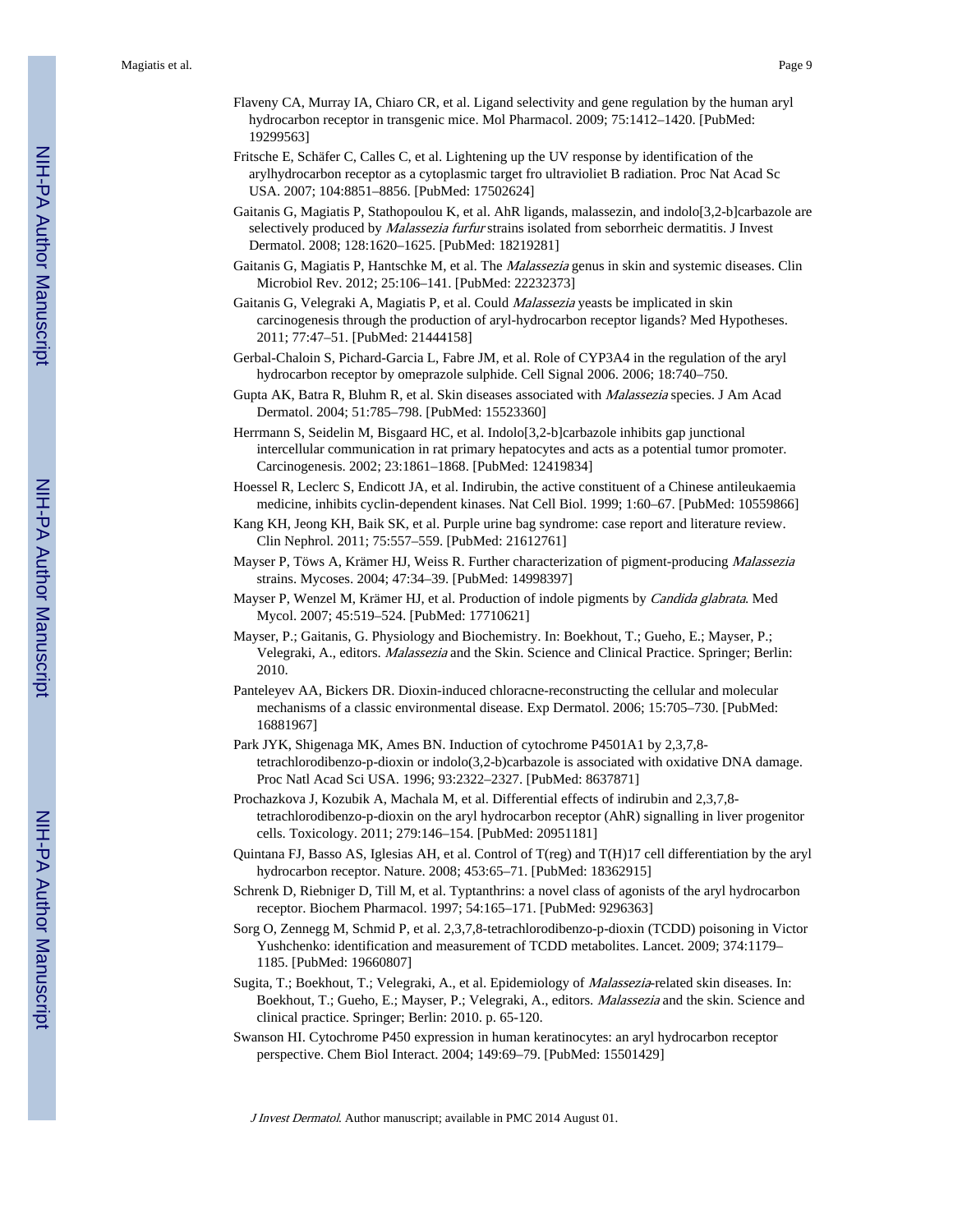- Tajima M, Sugita T, Nishikawa A, et al. Molecular analysis of Malassezia microflora in seborrheic dermatitis patients: comparison with other diseases and healthy subjects. J Invest Dermatol. 2008; 128:345–351. [PubMed: 17671514]
- Tauchi M, Hida A, Negishi T, et al. Constitutive expression of aryl hydrocarbon receptor in keratinocytes causes inflammatory skin lesions. Mol Cell Biol. 2005; 25:9360–9368. [PubMed: 16227587]
- Thoma W, Kramer HJ, Mayser P. Pityriasis versicolor alba. J Eur Acad Dermatol Venereol. 2005; 19:147–152. [PubMed: 15752280]
- Tian Y, Ke S, Denison M, et al. Ah receptor and NF-kappaB interactions, a potential mechanism for dioxin toxicity. J Biol Chem. 1999; 274:510–515. [PubMed: 9867872]
- Vlachos C, Schulte BM, Magiatis P, et al. Malassezia-derived indoles activate the aryl hydrocarbon receptor and inhibit Toll-like receptor-induced maturation in monocyte-derived dendritic cells. Br J Dermatol. 2012; 167:496–505. [PubMed: 22533375]
- Voorhis MV, Fechner JH, Zhang X, et al. The Aryl Hydrocarbon Receptor: A Novel Target for Immunomodulation in Organ Transplantation. Transplantation. 2012 Dec 21. [Epub ahead of print].
- Wille G, Mayser P, Thoma W, et al. Malassezin-A novel agonist of the arylhydrocarbon receptor from the yeast Malassezia furfur. Bioorg Med Chem. 2001; 9:955–960. [PubMed: 11354679]
- Wincent E, Bengtsson J, Mohammadi Bardbori A, et al. Inhibition of cytochrome P4501-dependent clearance of the endogenous agonist FICZ as a mechanism for activation of the aryl hydrocarbon receptor. Proc Natl Acad Sci USA. 2012; 109:4479–4484. [PubMed: 22392998]
- Wincent E, Amini N, Luecke S, et al. The suggested physiologic aryl hydrocarbon receptor activator and cytochrome P4501 substrate 6-formylindolo[3,2-b]carbazole is present in humans. J Biol Chem. 2009; 284:2690–2696. [PubMed: 19054769]
- Yu ST, Chen TM, Chern JW, et al. Downregulation of GSTpi expression by tryptanthrin contributing to sensitization of doxorubicin-resistant MCF-7 cells through c-jun NH2-terminal kinase-mediated apoptosis. Anticancer Drugs. 2009; 20:382–388. [PubMed: 19318911]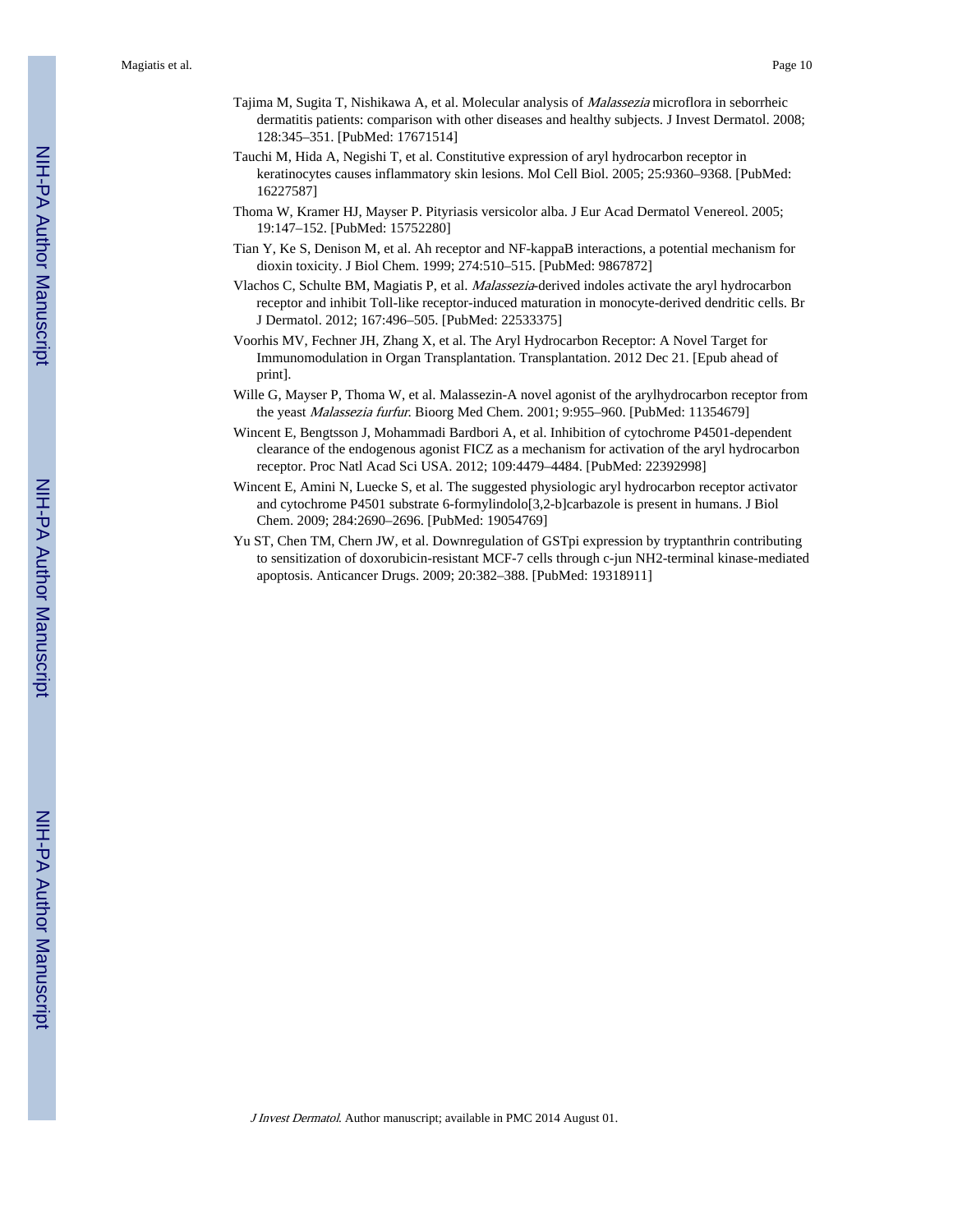Magiatis et al. Page 11



#### **FIGURE 1.**

AhR induction in Recombinant human hepatoma (HG2L7.5c1) cells after incubation for 6 h measured with the CALUX cell bioassay. The results are normalized to the maximal activity of each compound.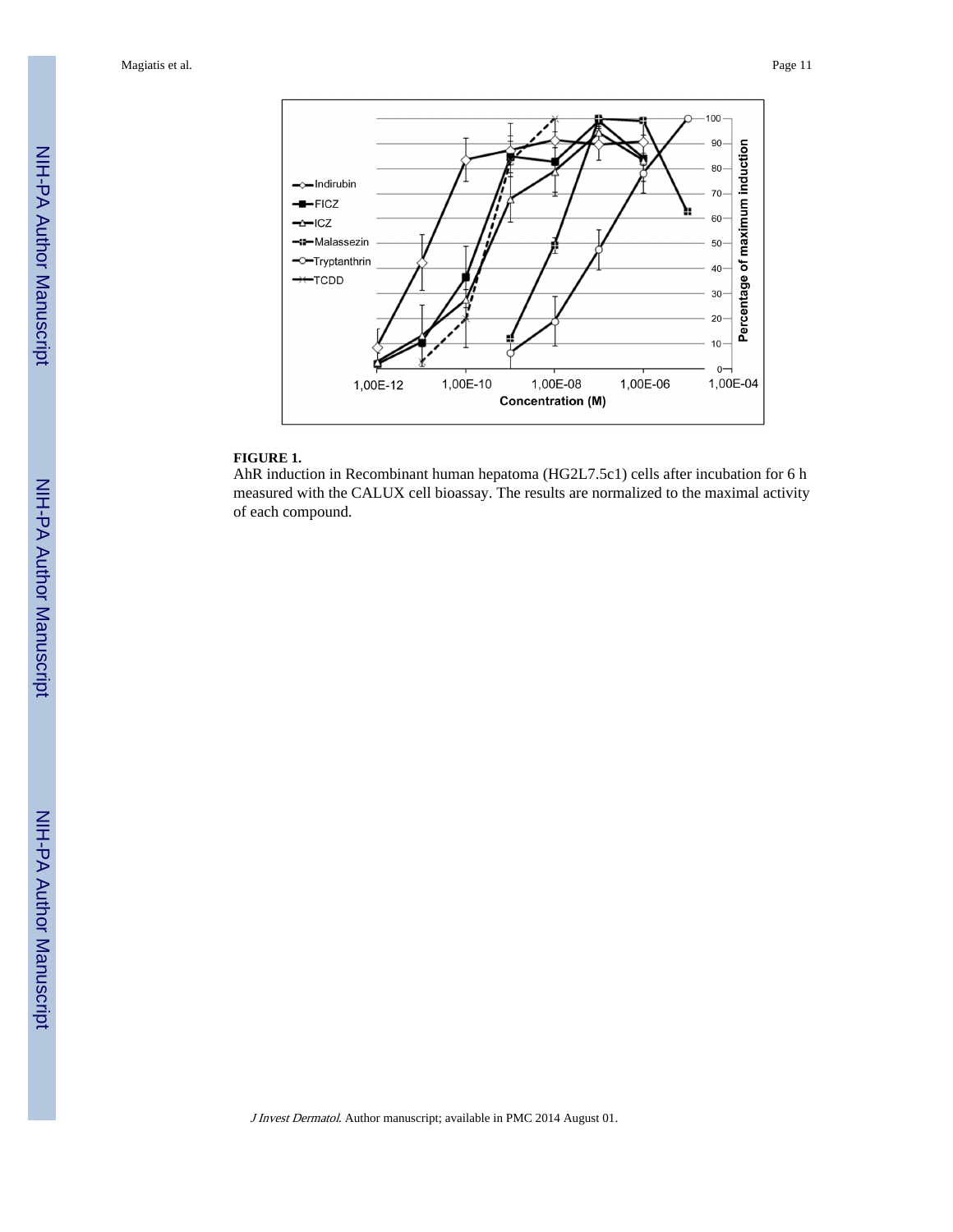

#### **FIGURE 2.**

Effects of M. furfur extracts on AhR-dependent genes expression. Alterations in the relative levels of mRNA expression of the Cyp1a1 (Panel a), Cyp1b1 (Panel b), AhRR (Panel c) genes are shown [mean values  $\pm$  standard deviations (bars) of 3 independent experiments]. The extracts were normalized to their ICZ content. The asterisk denotes statistically significant differences compared to control which is expressed as  $100\%$  (p<0.05; see also Fig. 3). Bul22, Bul412 and GS19 are strains isolated from seborrheic dermatitis (SD) and WCH106 from *Malassezia*-folliculitis.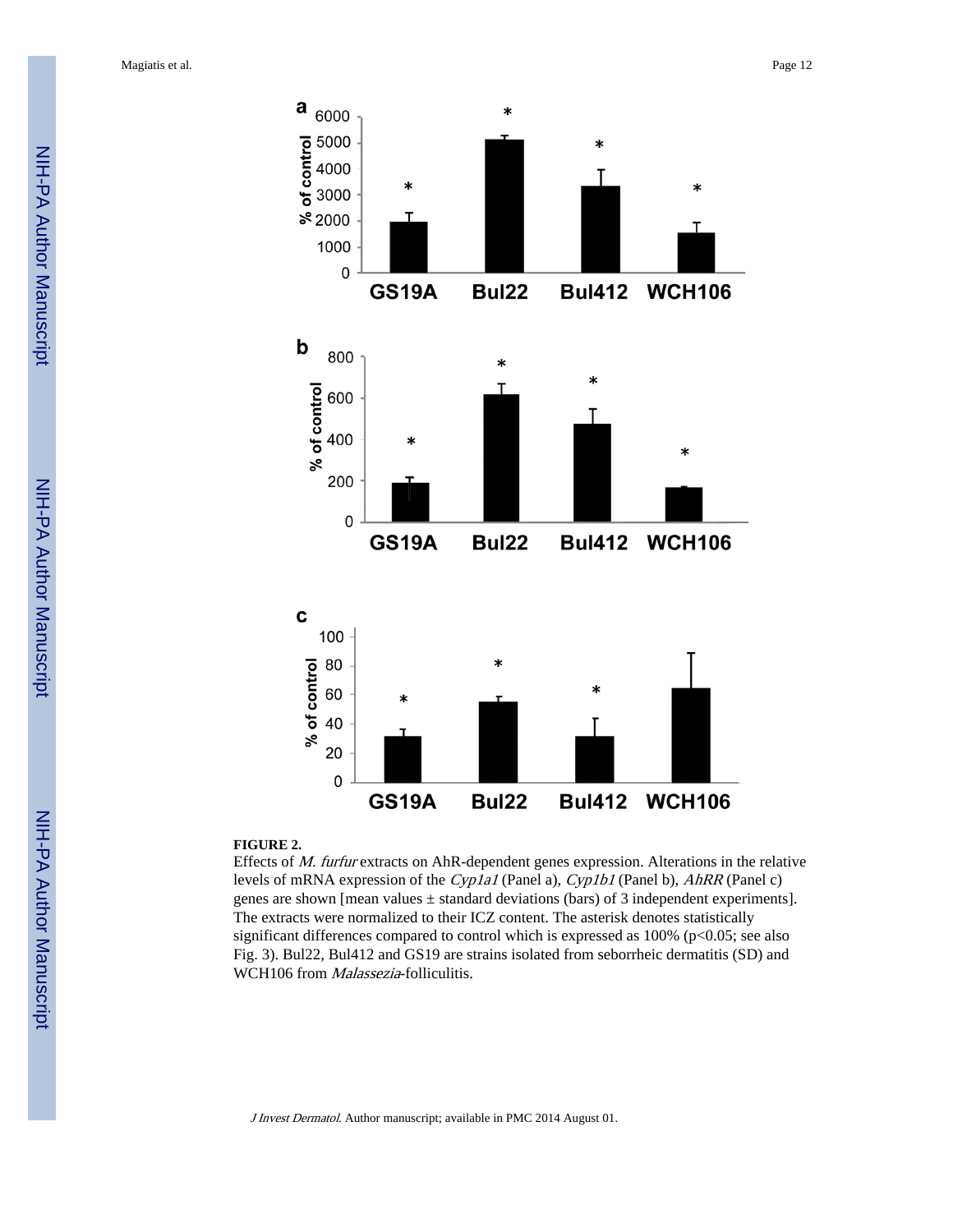Magiatis et al. Page 13



#### **FIGURE 3.**

Comparative induction of CYP1A1 and CYP1B1 (insert) mRNA by FICZ, ICZ, indirubin (IND), malassezin (MAL) and tryptanthrin (TRY) at 24h [mean values  $\pm$  standard deviations (bars) of 3 independent experiments]. Statistically significant induction of  $Cyp1a1$  is noted at 100 nM for FICZ, ICZ and indirubin. At  $1 \mu$ M FICZ is a significantly more potent Cyp1a1 inducer than ICZ or indirubin. This also applies for Cyp1b1 at 1  $\mu$ M (insert). The asterisk denotes statistically significant differences compared to control  $(p<0.05)$ .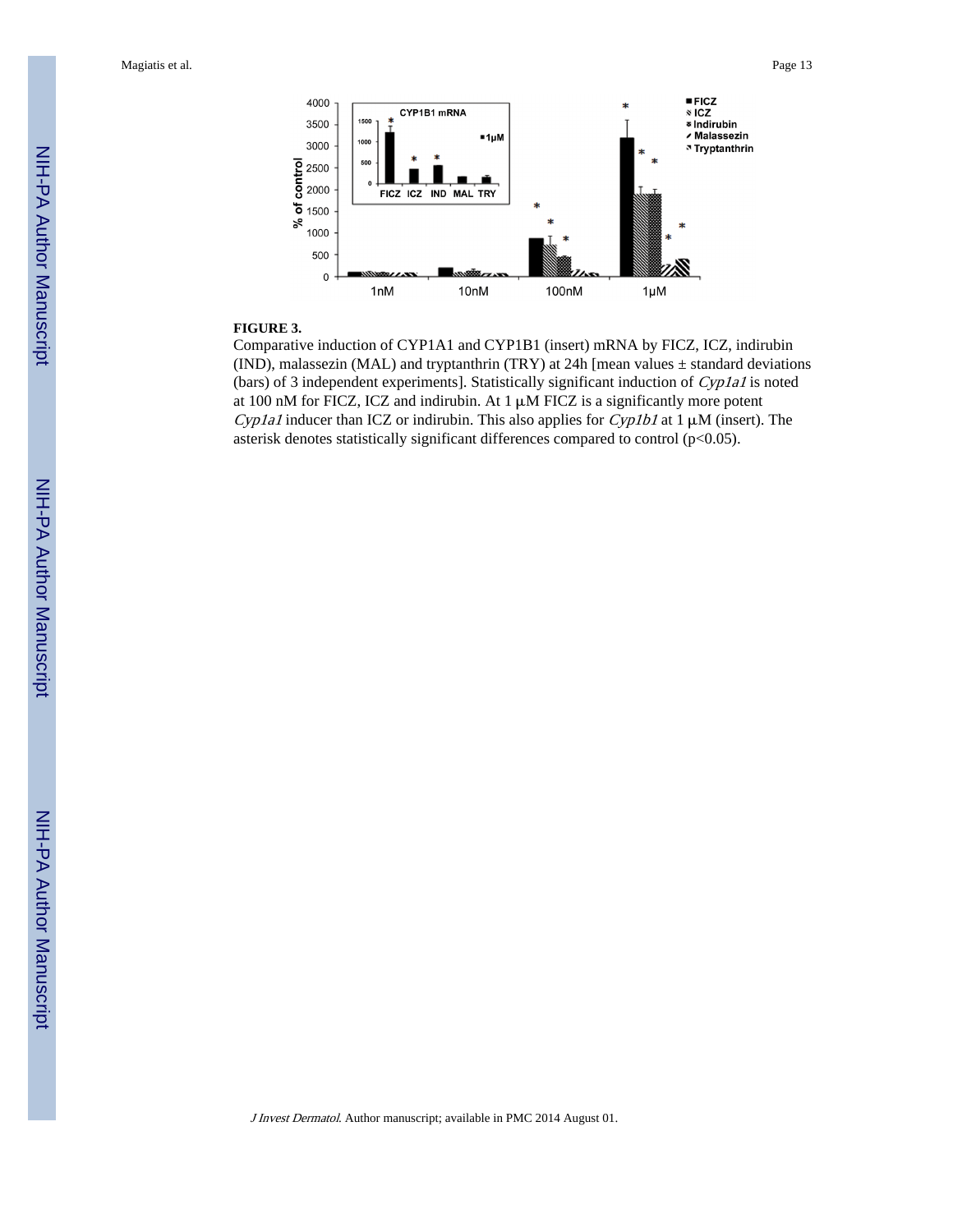## **Table 1**

HPLC/MS/MS in the extracts of skin originating patients with seborrheic dermatitis (SD) or pityriasis versicolor (PV), and healthy subjects (Healthy 1-3: HPLC/MS/MS in the extracts of skin originating patients with seborrheic dermatitis (SD) or pityriasis versicolor (PV), and healthy subjects (Healthy 1–3: Quantitation (mol/mg of extract) of malassezin, indirubin, indolo[3,2-b]carbazole (ICZ), and 6-formylindolo[3,2-b]carbazole (FICZ) and pityriacitrin by Quantitation (mol/mg of extract) of malassezin, indirubin, indolo[3,2-b]carbazole (ICZ), and 6-formylindolo[3,2-b]carbazole (FICZ) and pityriacitrin by elbows, palms and soles, Healthy 4-6: facial skin). Values are means of two independent measurements. The EC50 for stimulating AhR-dependent elbows, palms and soles, Healthy 4–6: facial skin). Values are means of two independent measurements. The EC50 for stimulating AhR-dependent luciferase activity of each skin extract has been measured by the CALUX cell bioassay. luciferase activity of each skin extract has been measured by the CALUX cell bioassay.

|                         | Malassezin mol/mg skin extract | ICZ mol/mg skin extract |                     | FICZ mol/mg skin extract Indirubin mol/mg skin extract | Pityriacitrin mol/mg skin extract | EC50 µg/mL      |
|-------------------------|--------------------------------|-------------------------|---------------------|--------------------------------------------------------|-----------------------------------|-----------------|
| $\overline{\text{SD}}$  | $\vec{E}$                      | g                       | $\Xi$               | $8.1{\times}10^{-11}$                                  | £                                 | $\overline{0}$  |
| SD2                     | £                              | g                       | $\Xi$               | $1.5\times10^{-10}$                                    | $\infty$                          | 0.08            |
| SD <sub>3</sub>         | $2\times10^{-13}$              | g                       | $1.1\times10^{-11}$ | $\Xi$                                                  | $7.5\times10^{-11}$               | 0.88            |
| SD4                     | g                              | g                       | $5 \times 10^{-13}$ | $4.2 \times 10^{-12}$                                  | g                                 | 0.67            |
| SOS                     | g                              | g                       | $\Xi$               | $\Xi$                                                  | $\beta$                           | $\times100$     |
| $\overline{\text{SD6}}$ | $2\times10^{-13}$              | $.0 \times 10^{-11}$    | $\Xi$               | $\Xi$                                                  | $4.1 \times 10^{-12}$             | 7.9             |
| $\mathbf{F}$            | g                              | $2.1{\times}10^{-11}$   | $\Xi$               | $\Xi$                                                  | $1.5\times10^{-11}$               | 4.9             |
| PV <sub>2</sub>         | $2.5 \times 10^{-12}$          | g                       | $\Xi$               | $2.6 \times 10^{-10}$                                  | g                                 | 0.07            |
| PV3                     | $1.1\times10^{-12}$            | g                       | $\Xi$               | $1.3{\times}10^{-11}$                                  | g                                 | 0.09            |
| PV4                     | $\Xi$                          | g                       | $\Xi$               | $\Xi$                                                  | £                                 | $\times100$     |
| <b>Healthy1</b>         | g                              | g                       | $\Xi$               | g                                                      | g                                 | 53              |
| Healthy <sub>2</sub>    | g                              | £                       | $\Xi$               | $\Xi$                                                  | £                                 | $\frac{8}{100}$ |
| Healthy3                | £                              | g                       | $\Xi$               | $\Xi$                                                  | £                                 | 100             |
| Healthy4                | g                              | g                       | $\Xi$               | $\Xi$                                                  | g                                 | 83              |
| <b>Healthy5</b>         | £                              | £                       | $\Xi$               | $\Xi$                                                  | £                                 | $>100$          |
| Healthy <sub>6</sub>    | £                              | g                       | g                   | £                                                      | £                                 | >100            |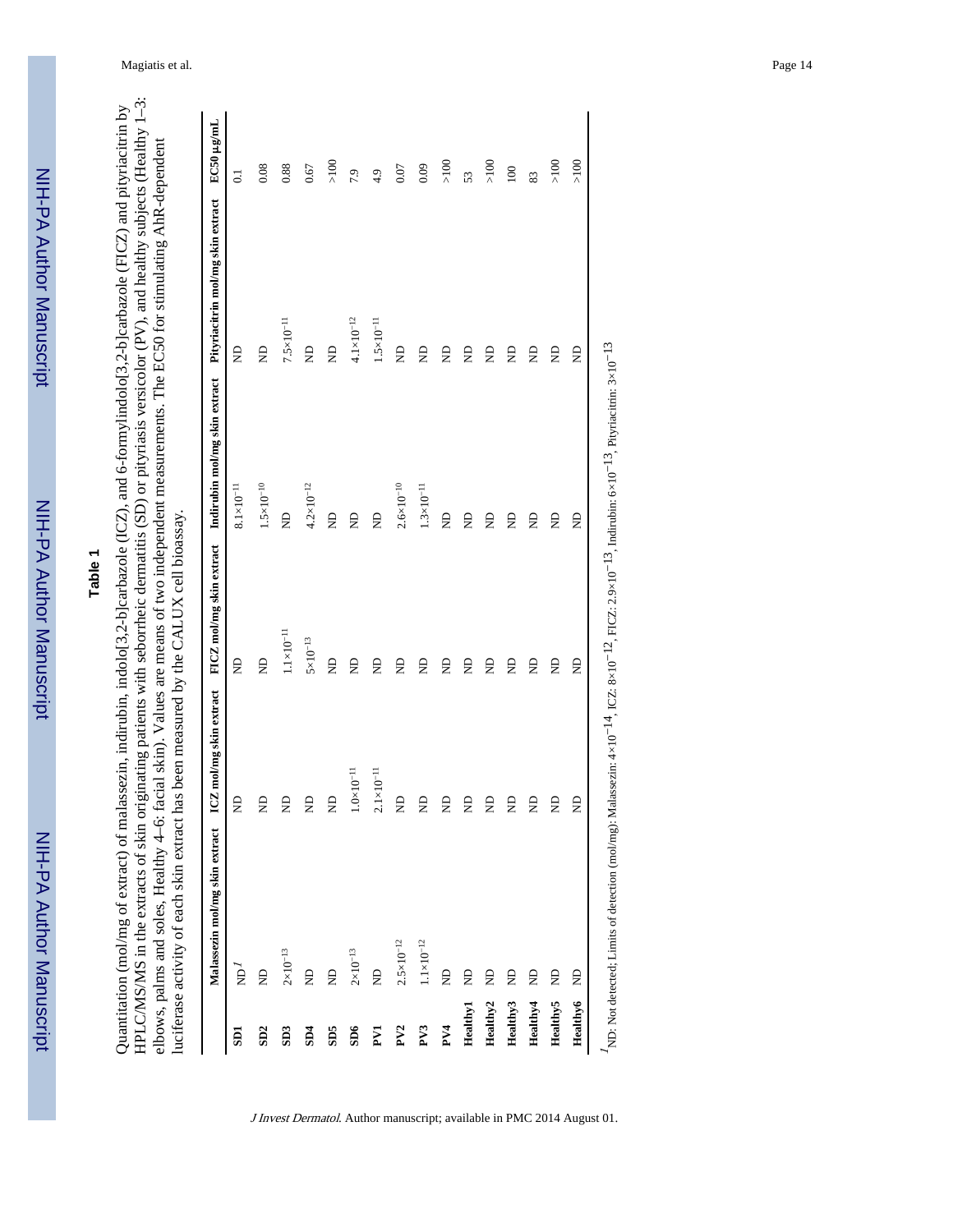NIH-PA Author Manuscript

NIH-PA Author Manuscript

HPLC/UV in the extracts of clinical M. furfur strains originating from seborrheic dermatitis, pityriasis versicolor, folliculitis and healthy subjects. Values HPLC/UV in the extracts of clinical M. furfur strains originating from seborrheic dermatitis, pityriasis versicolor, folliculitis and healthy subjects. Values Quantitation (µg/mg of extract) of malassezin, indirubin, indolo[3,2-b]carbazole (ICZ), tryptanthrin and 6-formylindolo[3,2-b]carbazole (FICZ) by μg/mg of extract) of malassezin, indirubin, indolo[3,2-b]carbazole (ICZ), tryptanthrin and 6-formylindolo[3,2-b]carbazole (FICZ) by are means and standard deviations of three independent measurements. are means and standard deviations of three independent measurements. Quantitation (

| Strain                     | Skin of origin of the sample | Malassezin (µg/mg) | Indirubin (µg/mg) | $ICZ$ ( $\mu$ g/mg) | Tryptanthrin (µg/mg) | $FICZ(\mu g/mg)$ | Pityriacitrin (µg/mg) |
|----------------------------|------------------------------|--------------------|-------------------|---------------------|----------------------|------------------|-----------------------|
| M. furfur Bul19            | $\overline{\mathbf{B}}$      | $4.08 + 0.35$      | $0.084 + 0.010$   | $0.26 + 0.01$       | $0.59 + 0.03$        | $1.33 + 0.15$    | $4.82 \pm 0.33$       |
| M. furfur Bul22            | SD                           | $3.33 + 0.38$      | $3.90 + 0.33$     | $2.50 + 0.11$       | $1.52 + 0.09$        | $1.14 + 0.10$    | $3.62 \pm 0.30$       |
| M. furfur Bul23            | $_{\rm SD}$                  | $3.52 + 0.29$      | $0.25 + 0.02$     | $0.36 + 0.02$       | $0.38 + 0.03$        | $0.45 + 0.04$    | $3.63 + 0.28$         |
| M. furfur Bul412           | GS                           | $2.02 + 0.18$      | $3.36 + 0.34$     | $0.95 + 0.07$       | $0.53 + 0.03$        | $0.72 + 0.05$    | $2.76 + 0.27$         |
| M. furfur CBS9585          | S <sub>D</sub>               | $2.02 + 0.20$      | $1.40 + 0.13$     | $0.40 + 0.02$       | $0.24 + 0.02$        | $0.73 + 0.06$    | $4.93 + 0.35$         |
| M. furfur CBS9596          | S <sub>D</sub>               | $4.12 + 0.25$      | $2.66 \pm 0.21$   | $1.60 + 0.12$       | $0.58 + 0.03$        | $0.68\pm0.06$    | $2.31 \pm 0.23$       |
| M. furfur GS19A            | SD                           | $2.16 \pm 0.15$    | $0.022 \pm 0.01$  | $0.38 + 0.02$       | $0.05 + 0.01$        | g                | $2.49 \pm 0.25$       |
| M. furfur WCH114           | S <sub>D</sub>               | $4.21 + 0.40$      | $1.37 \pm 0.15$   | $1.47 + 0.11$       | $0.66 + 0.05$        | $0.58 + 0.03$    | $0.75 \pm 0.35$       |
| M. furfur WCH100           | ${\rm PV}^2$                 | $3.17 + 0.37$      | $1.58 \pm 0.14$   | $0.82 + 0.05$       | $1.65 + 0.11$        | $0.67 + 0.04$    | $3.07 + 0.28$         |
| M. furfur WCH106           | Folliculitis                 | $5.99 \pm 0.51$    | $1.48 + 0.14$     | $3.27 + 0.29$       | $4.50 + 0.38$        | $0.57 + 0.05$    | $8.27 + 0.45$         |
| M. furfur GS1B             | $_{\rm HS}$ 3                | $0.38 + 0.03$      | $0.006 + 0.001$   | $\rm \Xi^4$         | $0.029 + 0.005$      | g                | $0.41 + 0.04$         |
| M. furfur GS2A             | НS                           | $0.40 + 0.03$      | $0.006 + 0.001$   | g                   | $0.031 + 0.005$      | g                | $0.57 + 0.03$         |
| M. furfur GS2B             | НS                           | $0.39 + 0.04$      | $0.009 + 0.002$   | g                   | $0.094 + 0.007$      | $\beta$          | $0.55 + 0.03$         |
| M. furfur GS4A             | НS                           | $0.39 + 0.04$      | $0.009 + 0.002$   | g                   | $0.16 + 0.01$        | g                | $1.18 + 0.09$         |
| M. furfur GS46A            | НS                           | $0.45 + 0.02$      | $0.010 + 0.001$   | g                   | $0.19 + 0.01$        | g                | $0.77 + 0.06$         |
| M. furfur GS9A             | НS                           | $0.56 + 0.04$      | $0.026 \pm 0.002$ | g                   | $0.37 + 0.02$        | £                | $0.35 \pm 0.05$       |
| M. furfur GA9B             | НS                           | $0.43 + 0.04$      | $0.008 + 0.002$   | g                   | $0.088 + 0.07$       | Ê                | $0.68 + 0.05$         |
| SD: Seborrheic dermatitis; |                              |                    |                   |                     |                      |                  |                       |
| PV: Pityriasis versicolor; |                              |                    |                   |                     |                      |                  |                       |
|                            |                              |                    |                   |                     |                      |                  |                       |

J Invest Dermatol. Author manuscript; available in PMC 2014 August 01.

 $\mathcal{I}_{\rm HS}$  : healthy subject; HS: healthy subject;  $4$ ND: Not detected ND: Not detected